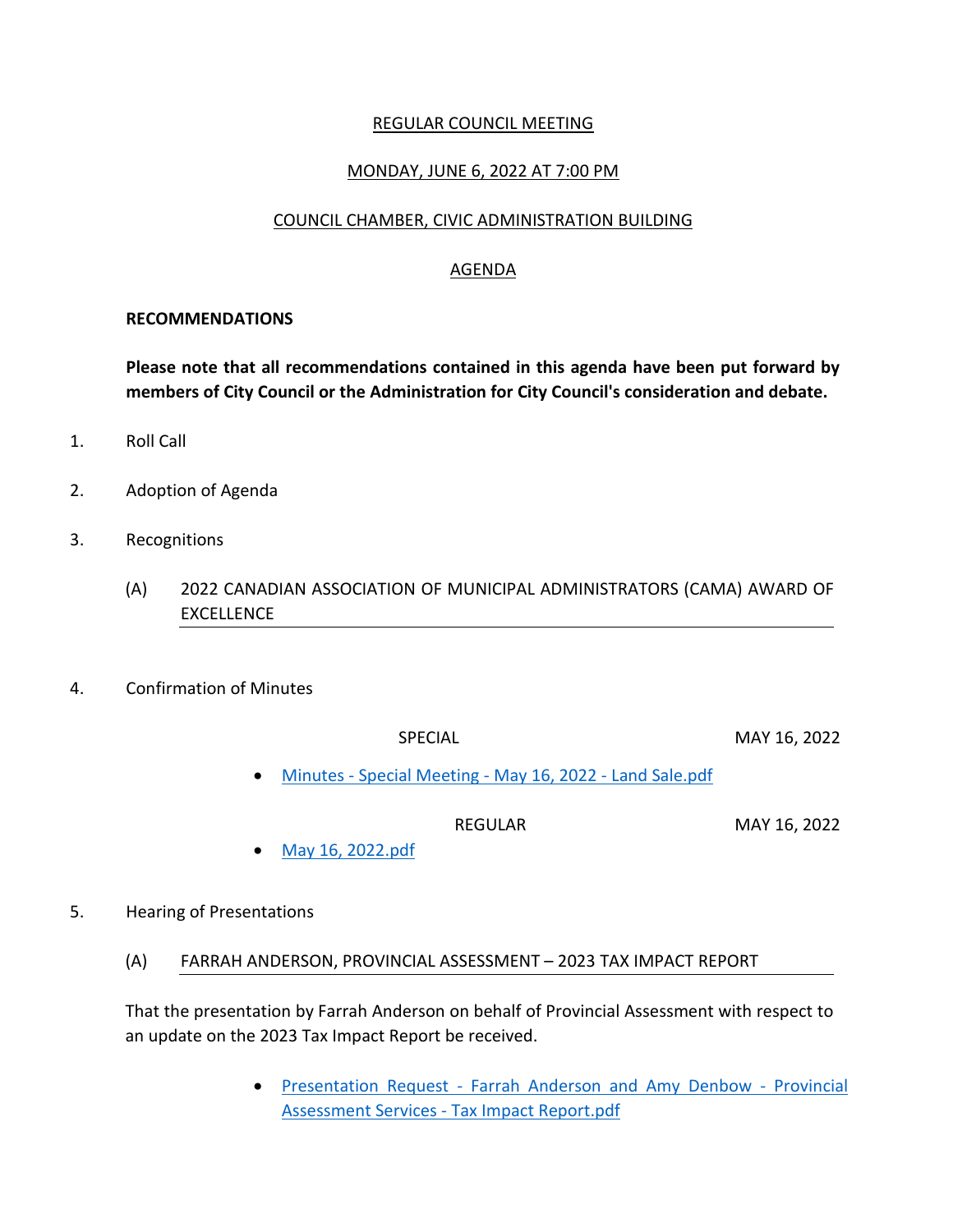6. Community Comments/Feedback

The public is invited to come forward to the podium to ask questions on any item appearing on the agenda for this evening's meeting. A total of 15 minutes will be allowed for this question period.

- 7. Hearing of Delegations
- 8. Public Hearings
	- (A) VARIANCE APPLICATION FOR 240 18TH STREET URBAN BEEKEEPING ANCILLIARY USE

That the Public Hearing with respect to Variance Application V-05-22 to allow an urban beekeeping ancillary use at 240 - 18th Street be concluded.

- Public Hearing [Variance Application for 240 -](https://paperlesscouncil.brandon.ca/attachments/A_2022/PUB_EEOLRNMUHUGVWAUWJODLBTQRIIYSRBTLDTQIJOJFOXKIWPGWVNB_Public%20Hearing%20-%20Variance%20Application%20for%20240%20-%2018th%20Street.pdf) 18th Street.pdf
- 9. Communications & Petitions
- 10. Committee Reports
	- (A) AGE FRIENDLY COMMITTEE MAY 31, 2022

That the report from the Age Friendly Committee dated May 31, 2022 be received.

That the updated Terms of Reference dated May 19, 2022 for the Age Friendly Committee of Council be adopted.

- [Age Friendly Committee Report June 2022.pdf](https://paperlesscouncil.brandon.ca/attachments/A_2022/REP_JOBQUMSCVRBNKTNANWMAPUIITPNFHFTFLBPDNARTCJQFMWUQHVT_Age%20Friendly%20Committee%20Report%20June%202022.pdf)
- (B) KEYSTONE CENTRE VERBAL JUNE 6, 2022
- 11. Enquiries
- 12. Announcements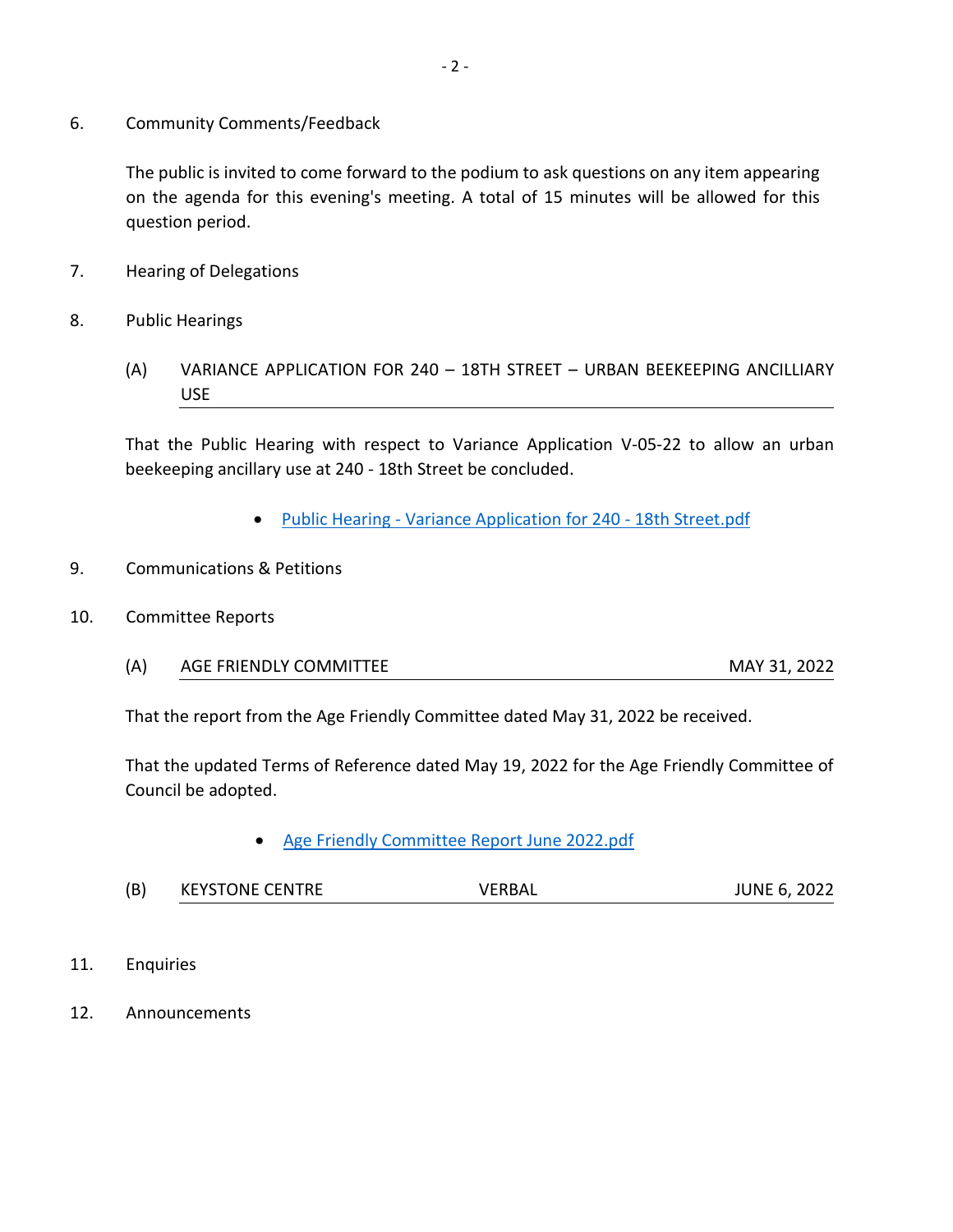## 13. General Business

## (A) REQUEST FOR DISASTER FINANCIAL ASSITANCE – 2022 SPRING FLOODING

WHEREAS the City of Brandon has realized pre-emptive actions, response and recovery costs for the 2022 Spring Flooding Event;

AND WHEREAS the Provincial Government has announced a Disaster Financial Assistance Program regarding the 2022 Spring Flood Event;

THEREFORE BE IT RESOLVED that the City of Brandon respectfully requests the Province to participate in the program (public sector) as it has incurred expenses as a result of this event;

AND FURTHER BE IT RESOLVED that the City of Brandon, on behalf of their residents, also respectfully requests the Province, to participate in this program (private sector) in the event that residents incur financial costs relating to the 2022 Spring Flood Event.

[Disaster Financial Assistance for 2022 Spring Flooding.pdf](https://paperlesscouncil.brandon.ca/attachments/A_2022/GEN_TQFEVPYBWWPGZHOCJOTGTUNDPLAYDMYBCJGVYBIUHGECRNVPNLW_Disaster%20Financial%20Assistance%20for%202022%20Spring%20Flooding.pdf)

## (B) APPLICATION TO SUBDIVIDE - 21 WILLOWCREST AVENUE

That the application to subdivide the property at 21 Willowcrest Avenue (Parcels A/B, Plan 1269, BLTO, Parcels 1/2, Plan 1287 BLTO, Parcel B, Plan 1547 BLTO, Parcel 1, Plan 1592 BLTO) be approved to create one (1) lot and a public road in the Residential High Density (RDH) zone, subject to the owner or successor:

- 1. Entering into a development agreement with the City of Brandon, to be registered in series with the subdivision, with the following conditions:
	- a. The Developer agrees that the development agreement shall be outlined into three sections:

Overall Site Conditions of Development (shared responsibility of all property owners); Lot 1 Conditions of Development; and Lot 2 Conditions of Development.

The Developer further agrees to construct a maximum of 194 high density residential units and a public right-of-way in general consistency with the proposed site plan and any variation of the plan may require the Developer to obtain approval from Brandon City Council who may request additional public input and amendment to the agreement.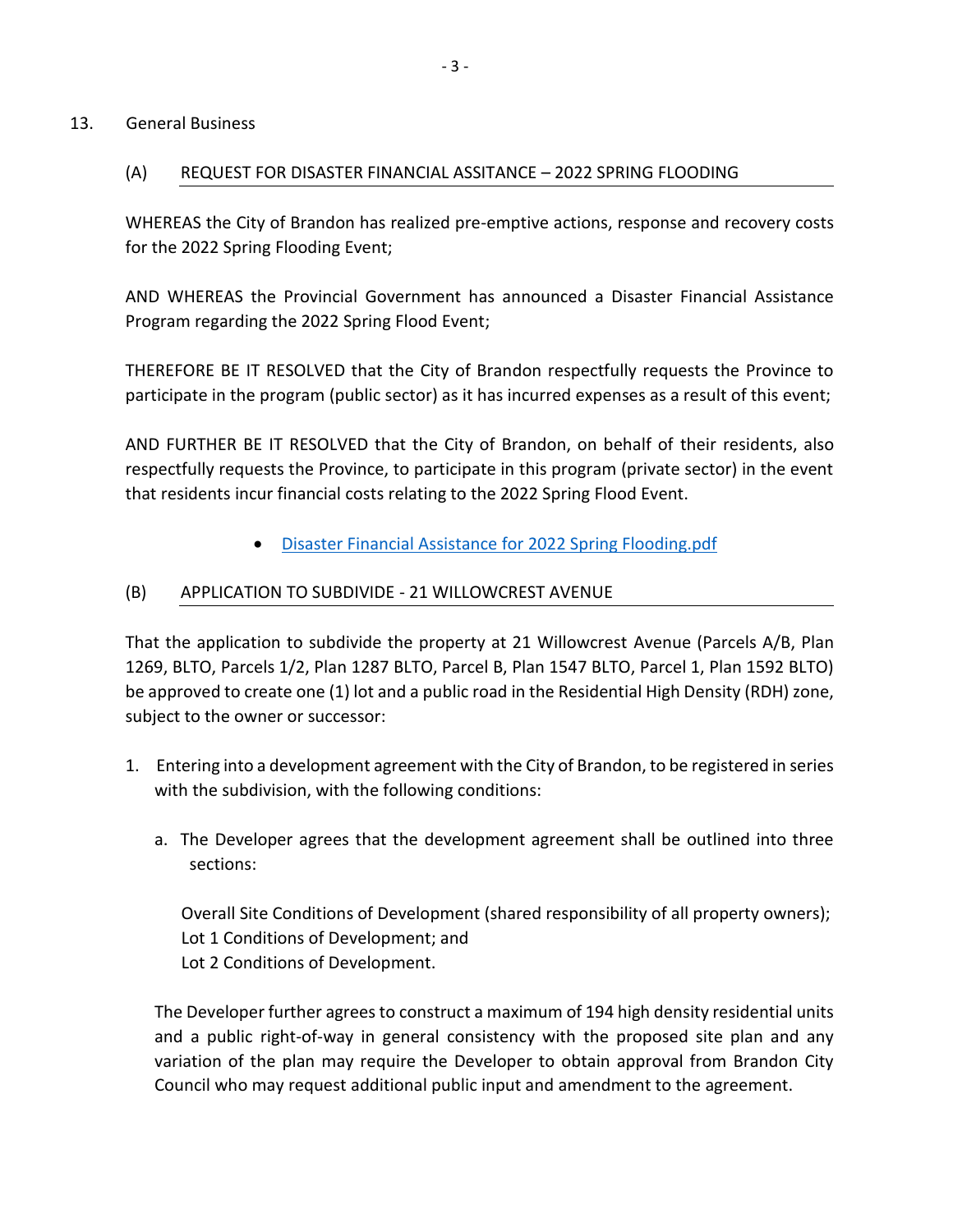#### Overall Site Conditions of Development

- b. The Developer agrees to dedicate a portion of Willowcrest Avenue to the City as public right-of way. The portion of road to be dedicated shall be in accordance with the Subdivision Application Map and the Plan of Subdivision and shall be a minimum width of 7.3m with sufficient boulevard to accommodate a sidewalk. Should the Developer be unable to dedicate sufficient right of way to accommodate a sidewalk, the Developer will be required to secure an Easement Agreement with the property owner of 1640 Sycamore Drive to allow for unimpeded access to the sidewalk in perpetuity for both Lot 1 and Lot 2.
- c. The Developer agrees to construct a 1.8m sidewalk along the north side of the rightof-way for the entire length of Lot 1. The design of all work proposed in the right-ofway is subject to review and acceptance by the City Engineer prior to the issuance of a development permit, and shall be performed as stated in the latest edition of the City of Brandon's Standard Construction Specifications.
- d. The Developer agrees to plant a minimum of 3 private trees on the south side of the right-of-way within Lot 1 in lieu of City boulevard trees. The Developer will be responsible to maintain these trees.
- e. The Developer agrees to submit to the Engineering Department all materials testing data, televising including mandrel results and as-built drawings confirming that construction to date has been completed in accordance with the Standard Construction Specifications for all works that are proposed to be transferred to City ownership through the right-of-way dedication extending Willowcrest Avenue. Such results are to be reviewed by the City with acceptance of all works to be confirmed in writing prior to the release of a development permit.
- f. The Developer agrees to design and construct Willowcrest Avenue from Lyndale Drive to the westerly limits of Lot 2. Road construction must also include the relocation of the existing fire hydrant at the northeast corner of Lyndale Drive and Willowcrest Avenue and any related shallow infrastructure relocations. The Developer will be required to submit design drawings as prepared by a professional engineer with such design being subject to review and acceptance by the City Engineer.
- g. The Developer agrees to provide the City with a Detailed Cost Estimate for all work within the right-of-way. The Detailed Cost Estimate is to include all work proposed to be public and all work previously constructed under the original Developer which will become public through the right-of-way dedication. The Detailed Cost Estimate is to be prepared by the Developer's Consulting Engineer and is to be submitted for review and acceptance by the City Engineer.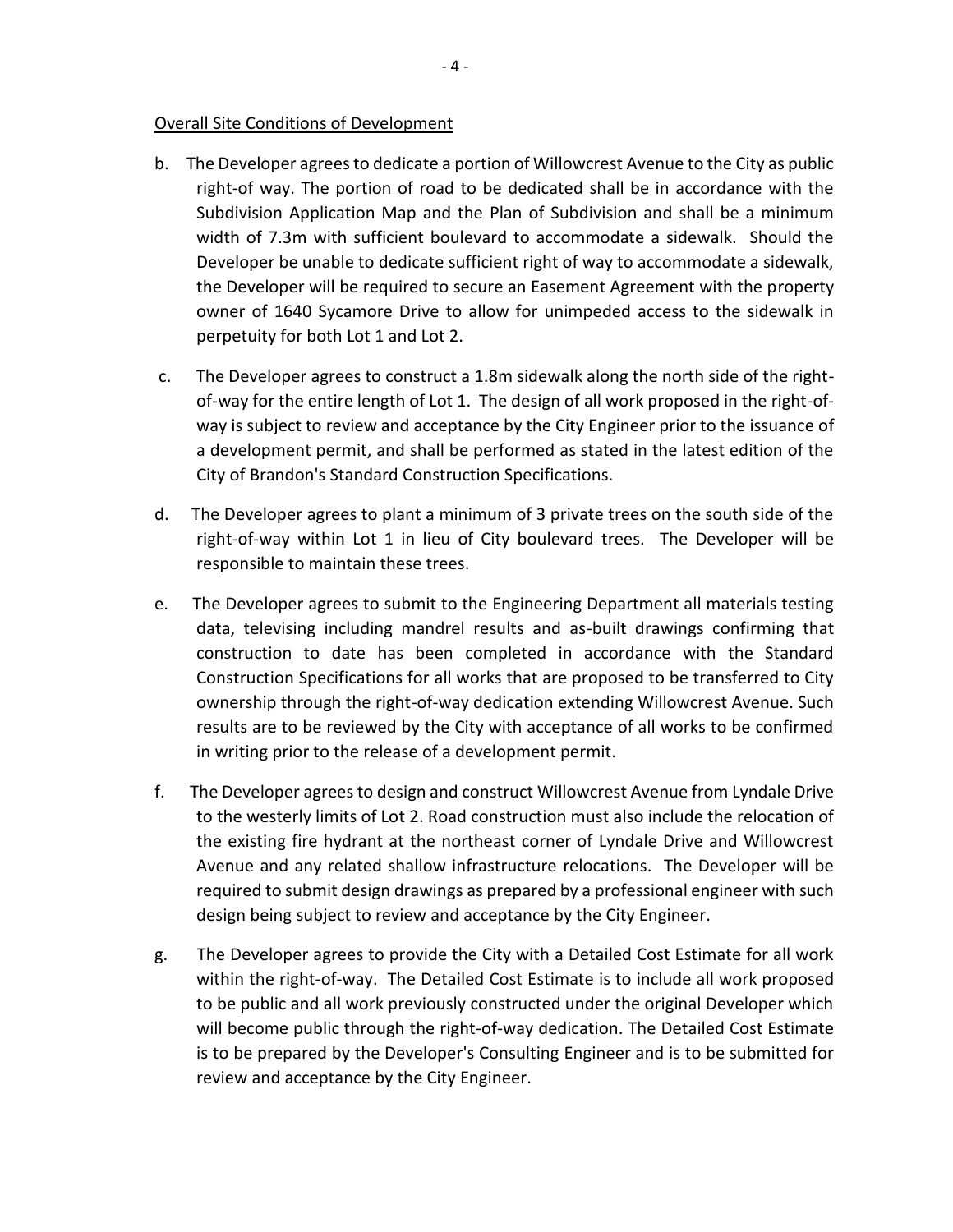- h. The Developer will be responsible to submit an Irrevocable Letter of Credit totaling 15% of the Detailed Cost Estimate. Submission of the Letter of Credit is required prior to the issuance of a development permit.
- i. The Developer agrees to secure an Easement Agreement for shared drainage between Lot 1 and Lot 2. The Easement Agreement shall include the drainage outlet of Lot 1 and at a minimum, acceptance of 5-year pre-development stormwater flows from Lot 1. The Easement Agreement shall be registered in series with the Plan of Subdivision.
- j. The Developer agrees to execute a Construction Conforming Agreement for Lot 1, Lot 2 and 1640 Sycamore Drive to allow for continued and unimpeded secondary access of Lot 1 over Lot 2 and 1640 Sycamore Drive and Lot 2 through 1640 Sycamore Drive. The Construction Conforming Agreement is to be registered on all affected titles prior to the release of any building permits for Lot 1 and/or Lot 2.
- k. The Developer agrees to clear snow on Willowcrest Avenue east of Lyndale Drive in perpetuity.

# Lot 1 Conditions of Development

- l. The Developer agrees to mitigate the increased stormwater runoff on Lot 1 by either controlling the release rate to that of a 5-year pre-development event while providing storage for a 100-year post-development event or providing evidence of an agreement with Lot 2 to allow for runoff to be discharged onto Lot 2 at an uncontrolled rate whereas Lot 2 will control the release rate to that of a 5-year predevelopment event while providing storage for a 100-year post development event taking both Lot 1 and Lot 2 into consideration. The Developer will be required to submit design drawings as prepared by a professional engineer with such design being subject to review and acceptance by the City Engineer.
- m. The Developer agrees to enter into a Private Sewer and Water Agreement with the City. The Private Sewer and Water Agreement is to be registered on Lot 1 in series with the Plan of Subdivision. Upon registration of this agreement on title, the City undertakes to discharge the previous Private Sewer and Water Agreement currently registered on title of the original parcel. All registration costs shall be at the sole cost of the Developer.
- n. The Developer agrees to improve and maintain the public reserve area located south of Lot 1 for the entire length of Lot 1. This shall include but not be limited to, designing and constructing a 1.8m (6.0ft) high fence on the south property line of the public reserve and landscaping and tree planting within the public reserve. The Developer further agrees to maintain the public reserve and fencing, which includes but is not limited to, cutting grass and watering the trees, in perpetuity.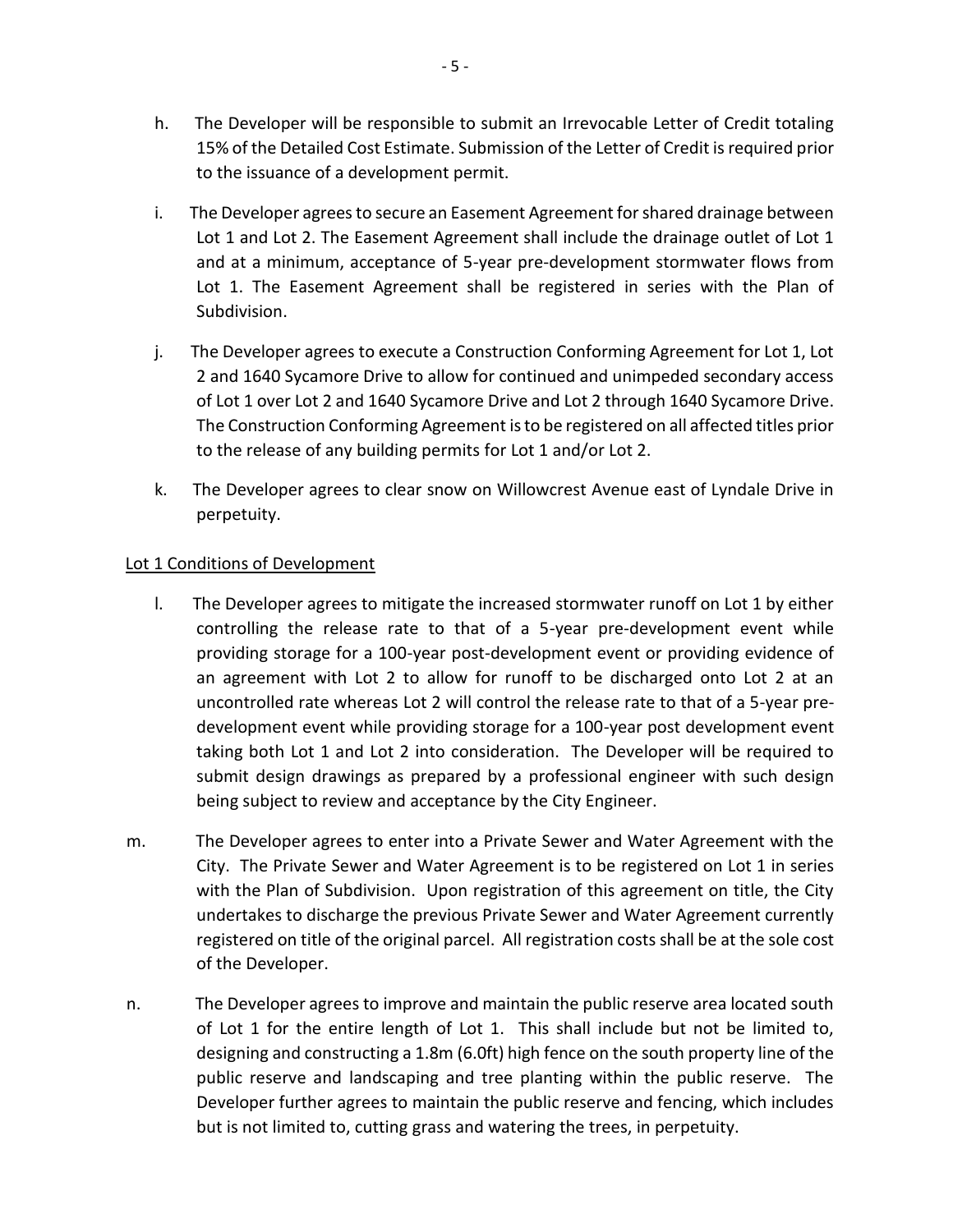- o. The Developer agrees to abandon all watermain east of "Sta 0+055,83, as shown on Drawing C2.2" stamped as "Reviewed for Construction" dated October 16, 2017 which was installed for future looping purposes. The Developer further agrees to install a new fire hydrant at the southerly dead end of the private watermain.
- p. The Developer agrees that all existing private water services, which were installed in accordance with previously accepted design drawings and are proposed to be abandoned, are to be disconnected at the private watermain.
- q. The Developer agrees that all existing private sewer services, which were installed in accordance with previously accepted design drawings and are proposed to be abandoned, are to be disconnected at the private sewer main.
- r. The Developer agrees that prior to the issuance of the subdivision certificate of approval, to contribute to the Brandon School Division in lieu of land dedication in the amount of \$3,645.00 for the proposed 18 units. Payment of receipt will be required prior to issuance of the subdivision certificate of approval.

# Lot 2 Conditions of Development

- s. The Developer agrees to mitigate the increased stormwater runoff on Lot 2 by controlling the release rate to that of a 5-year pre-development event while providing storage for a 100-year post-development event. The Developer will be required to submit design drawings as prepared by a professional engineer with such design being subject to review and acceptance by the City Engineer.
- t. The Developer agrees to enter into a Private Sewer and Water Agreement with the City. The Private Sewer and Water Agreement is to be registered on Lot 2 in series with the Plan of Subdivision. Upon registration of this agreement on title, the City undertakes to discharge the previous Private Sewer and Water Agreement currently registered on title of the original parcel. All costs of registrations shall be at the sole cost of the Developer.
- u. The Developer agrees to improve and maintain the public reserve area located south of Lot 2 for the entire length of Lot 2. This shall include but not be limited to, designing and constructing a 1.8m (6.0ft) high fence on the south property line of the public reserve and landscaping and tree planting within the public reserve. The Developer further agrees to maintain the public reserve and fencing, which includes but is not limited to, cutting grass and watering the trees, in perpetuity.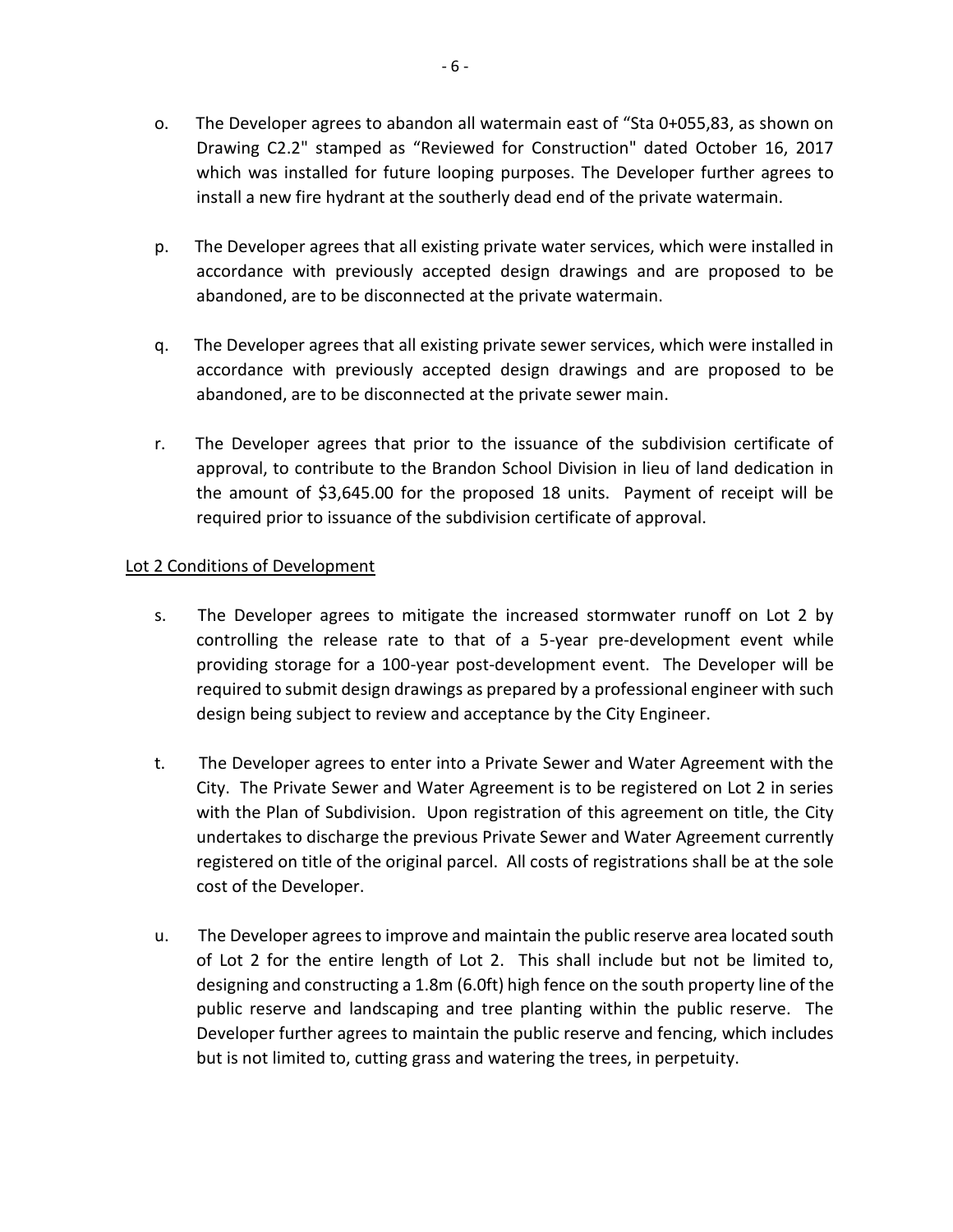- v. The Developer acknowledges the site will be subject to development charges. Network Infrastructure charges shall be in accordance with the 2022 Fee Schedule in the amount of \$154,627.60 and will be due upon the execution of the development agreement. Should the development agreement not be executed in the year in which development charges have calculated, the development charges calculation will be re-calculated to reflect the current year in which the agreement is signed. Additional development charges will be charged against any future buildings and will be applied at the time of issuance of a building permit.
- w. The Developer agrees that prior to the issuance of the subdivision certificate of approval, to contribute to the Brandon School Division in lieu of land dedication in the amount of \$33,615.00 for the proposed 166 units. Payment of receipt will be required prior to issuance of the subdivision certificate of approval.
- x. The Developer agrees to provide written confirmation that necessary arrangements have been made for postal service and that the pick-up/drop-off location of the community mail box has been determined between the Developer and Canada Post, to the approval of Canada Post.

and that Administration be authorized to prepare a Development Agreement containing all conditions and requirements to protect the City's interests in accordance with any procedures, policies, by-laws and Acts.

- 2. Submitting written confirmation to the City of Brandon Planning & Buildings Department that arrangements have been made for postal service to the satisfaction of Canada Post;
- 3. Providing written confirmation to the City of Brandon Planning & Buildings Department that taxes for the property to be subdivided, for the current year plus any penalty, interest and arrears, have been paid in full or arrangements must be made satisfactory to Brandon City Council; and
- 4. Submitting written confirmation to the City of Brandon Planning & Buildings Department that arrangements have been made for a joint use easement agreement and Plan of Easement to the satisfaction of Manitoba Hydro, BellMTS, and Westman Communications Group, and registering the easement agreement along with the easement plan, if required, in series with the plan of subdivision.
	- Application to Subdivide [21 Willowcrest Avenue.pdf](https://paperlesscouncil.brandon.ca/attachments/A_2022/GEN_ZAOKZADDTXIZRHSVNLBBOAVXIQDTKILGCXEJJGHLGJBASMAYYKW_Application%20to%20Subdivide%20-%2021%20Willowcrest%20Avenue.pdf)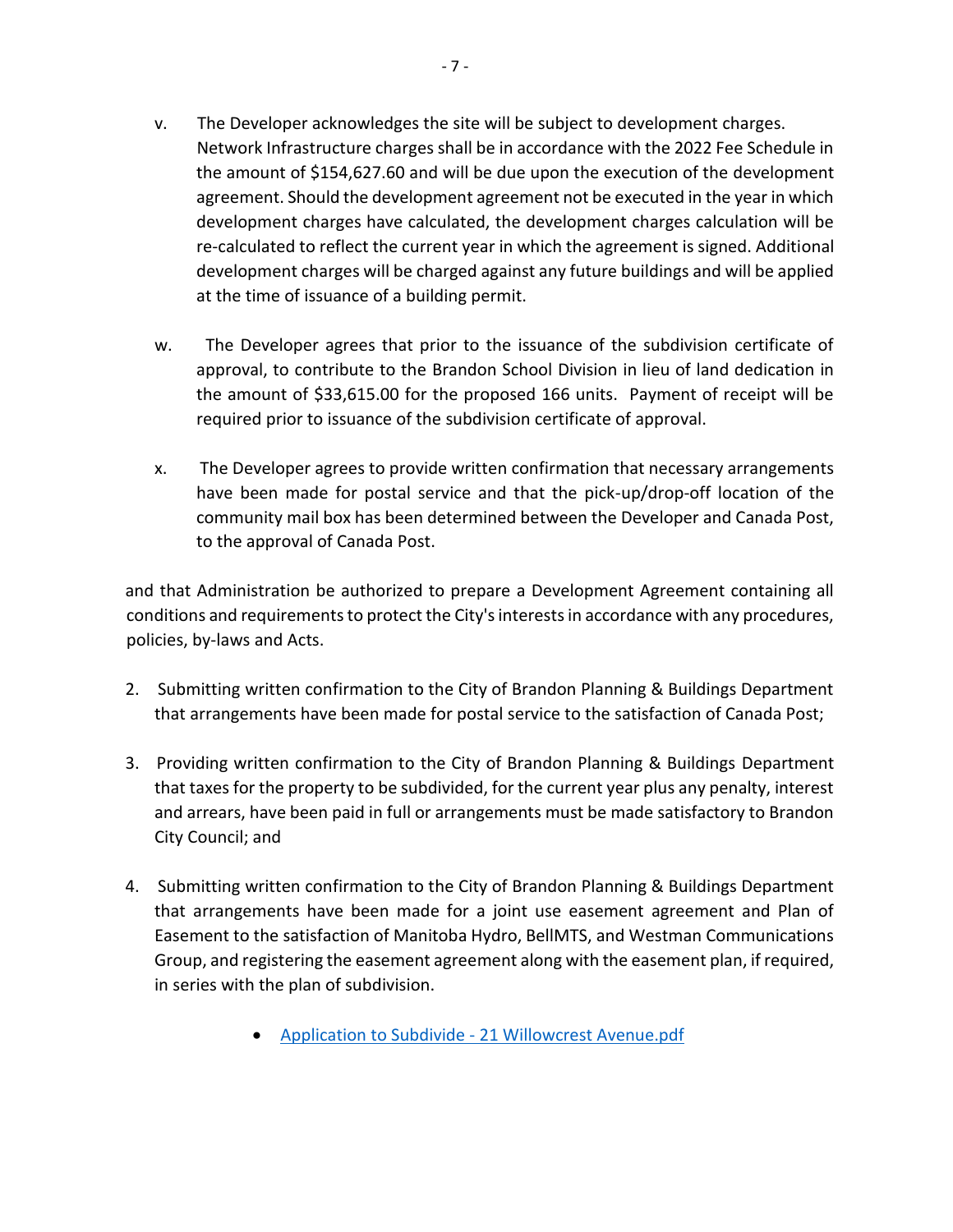# (C) RESIDENTIAL PARKING PERMIT PROGRAM

WHEREAS the City of Brandon and City Council endeavor to update by-laws based on the needs of its residents.

AND WHEREAS the global pandemic has changed many ways in which business is conducted, including the increased ability for employees to work from home;

AND WHEREAS residents should be encouraged to use other modes of transportation to travel to and from workplaces;

AND WHEREAS the City Council's Strategic Plan has an overarching theme of Environment & Climate Change;

NOW BE IT RESOLVED that the Traffic Authority Advisory Committee (TAAC) evaluate the need for extending the 48-hour parking prohibition through a Residential Parking Permit Program;

AND FURTHER that the Traffic Authority Advisory Committee (TAAC) determine what time limit would be acceptable and the criteria a resident would need to qualify for a Residential Parking Permit that allows a resident to park on the street for more than 48 hours.

[Residential Parking Permit Program.pdf](https://paperlesscouncil.brandon.ca/attachments/A_2022/GEN_FLTIBTQEHPDHPVXIZIBPECREZSAEPDTWJLUVXSMKZJLAUCLJWLJ_Residential%20Parking%20Permit%20Program.pdf)

# (D) OPEN AIR FIRE REGULATIONS

That amendments be made to Open Air Fires Regulation P30 to limit the hours of use of outdoor burning appliances between 12:00 p.m. and 12:00 a.m. and to prohibit the use of outdoor burning appliances when a poor air quality advisory is issued by the Province;

and further, that enhanced public education for the city of Brandon with an emphasis on those areas of the city with a higher density of outdoor burning appliances to identify the proper use of outdoor burning appliances as well as stressing the use of acceptable burning material.

[Open Air Fire Regulations.pdf](https://paperlesscouncil.brandon.ca/attachments/A_2022/GEN_TXKGREMJGGZZFQCNUCJFUARLPWJJMHMQUTXIRUNSXQUACXEJZZY_Open%20Air%20Fire%20Regulations.pdf)